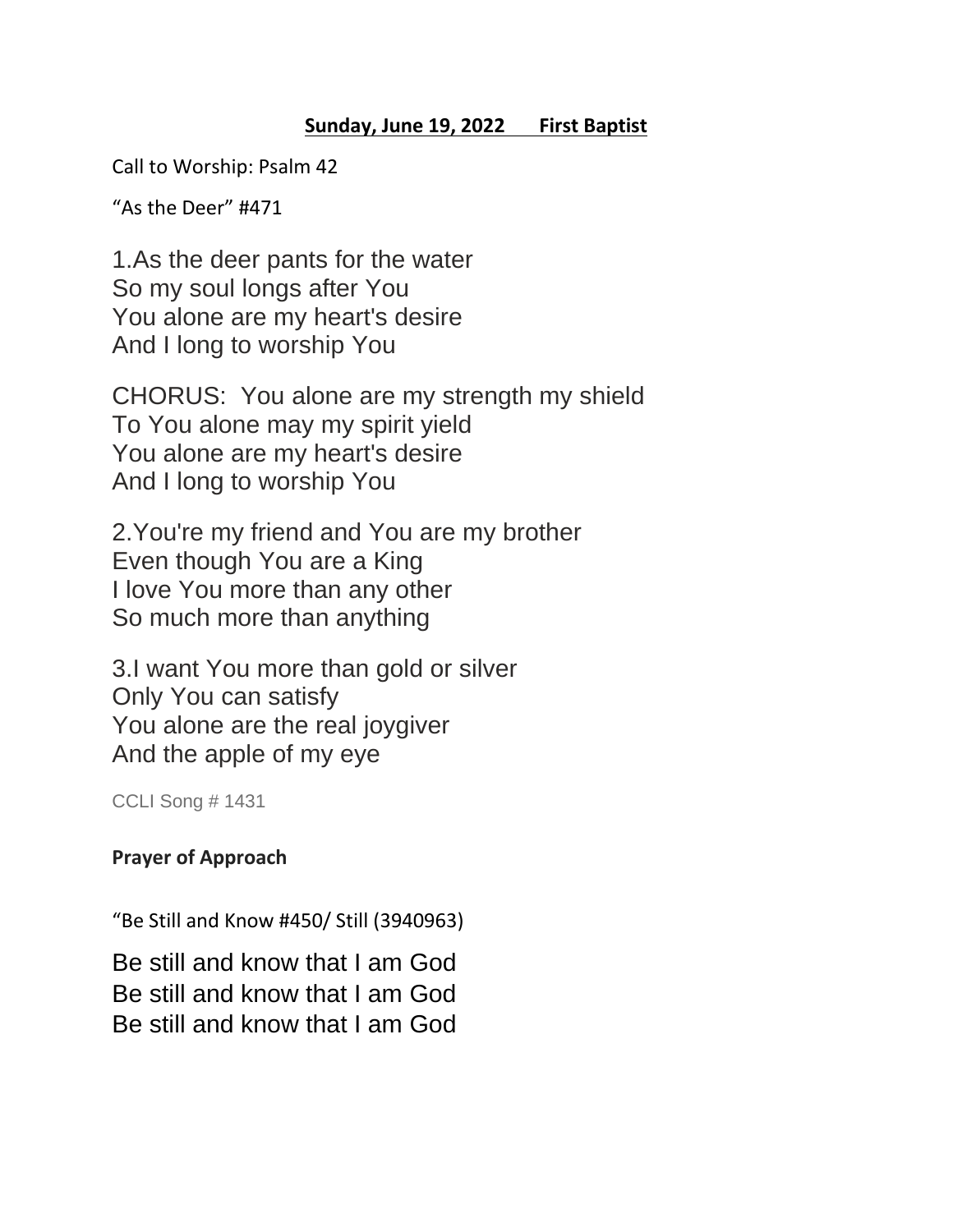Verse 1

Hide me now Under Your wings Cover me Within Your mighty hand

CHORUS: When the oceans rise And thunders roar I will soar with You Above the storm Father You are King Over the flood I will be still and know You are God

2.Find rest my soul In Christ alone Know His power In quietness and trust

CCLI Song # 3940963

Galatians 3:23-29

**Prayer of Confession**

**We come seeking God in mighty earthquakes. We come listening for God in resounding thunder. We come expecting God in sweeping victories.** Yet God is found in a baby's touch. Yet God speaks in silence. Yet God is found in the least of these. **Save us, O God, from our aimless wandering. Save us, O God, from our idols. Save us, O God, from our self-induced chaos.** God, in your mercy, **Hear our prayer.** Amen.

## **Assurance of Pardon**

Hear the good news of God's love for us; not in the earthquake, not in the storms, not in the mighty deeds but in the silence, in the gentle touch, in the quiet rain God says, again, "You are my Beloved. I love you."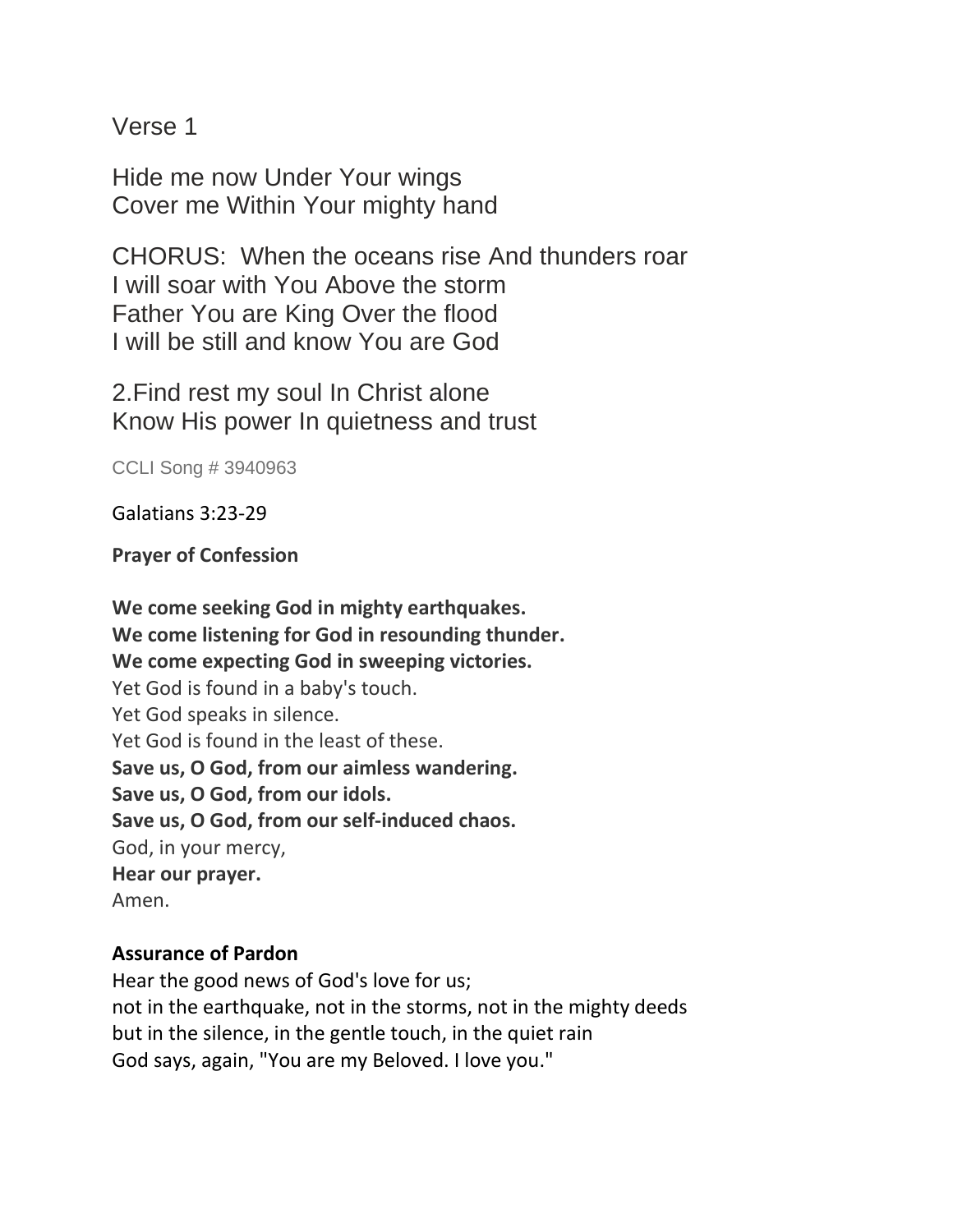"My Hope is Built on Nothing Less" #405

1.My hope is built on nothing less Than Jesus' blood and righteousness I dare not trust the sweetest frame But wholly lean on Jesus' name

CHORUS: On Christ the solid Rock I stand All other ground is sinking sand All other ground is sinking sand

2.When darkness seems to hide His face I rest on His unchanging grace In ev'ry high and stormy gale My anchor holds within the veil

3.His oath His covenant His blood Support me in the whelming flood When all around my soul gives way He then is all my hope and stay

4.When He shall come with trumpet sound O may I then in Him be found Dressed in His righteousness alone Faultless to stand before the throne

CCLI Song # 4255633

#### **Ministry Opportunities, Celebrations & Concerns**

"Way Maker" (7115744)

1.You are here moving in our midst I worship You I worship You You are here working in this place I worship You I worship You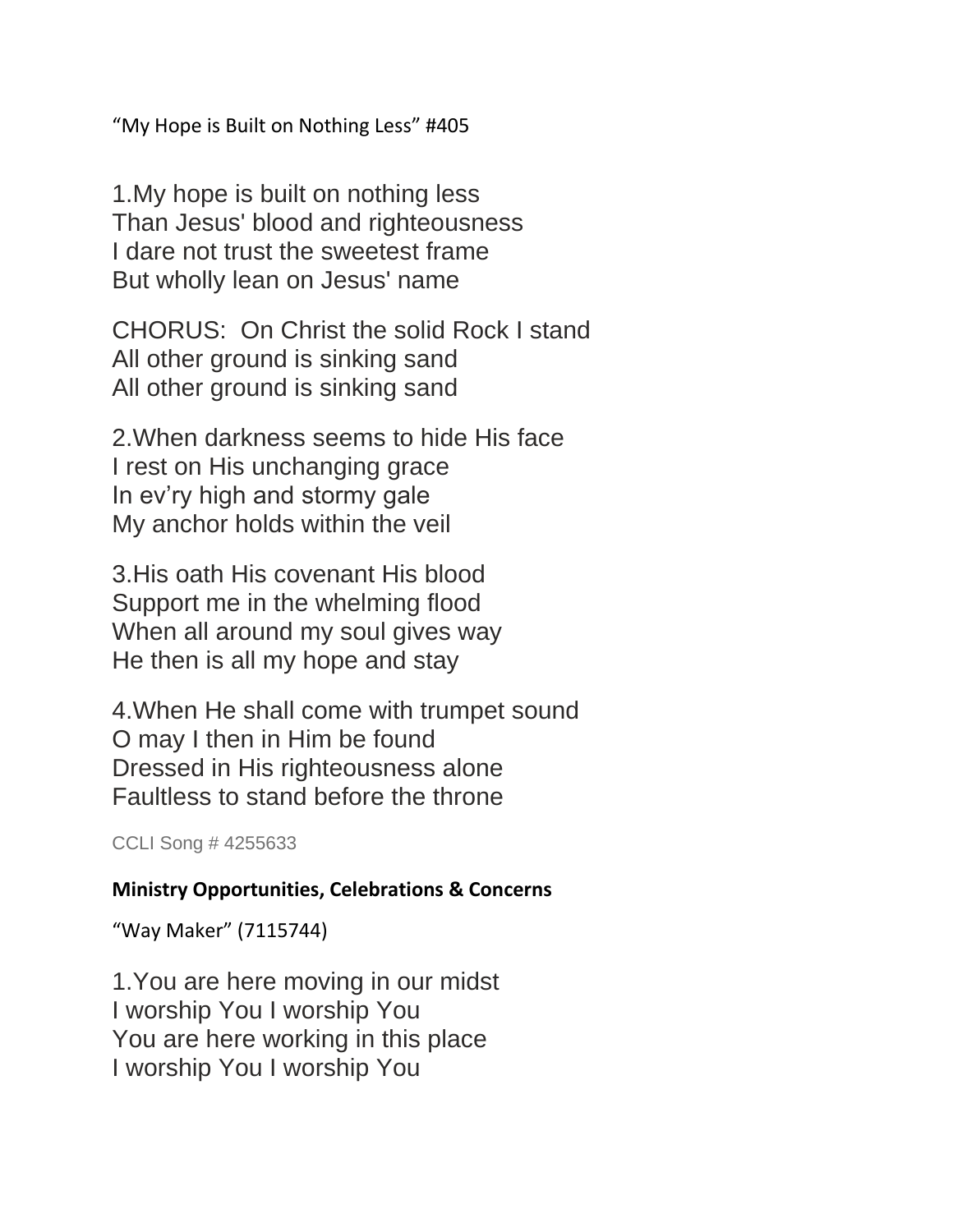CHORUS: (You are) Way Maker Miracle Worker Promise Keeper Light in the darkness my God that is who You are

2.You are here touching ev'ry heart I worship You I worship You You are here healing ev'ry heart I worship You I worship You

3.You are here turning lives around I worship You I worship You You are here mending ev'ry heart I worship You yeah I worship You Lord

TAG: That is who You are That is who You are That is who You are That is who You are

BRIDGE: Even when I don't see it You're working Even when I don't feel it You're working You never stop You never stop working You never stop You never stop working

CCLI Song # 7115744

# **Prayer of Dedication**

1 Kings 19:1-15a

WHAT ARE YOU DOING HERE?

"Dear Lord and Father of Mankind" #470

1.Dear Lord and Father of mankind Forgive our foolish ways Reclothe us in our rightful mind In purer lives Thy service find In deeper reverence praise

2.In simple trust like theirs who heard Beside the Syrian sea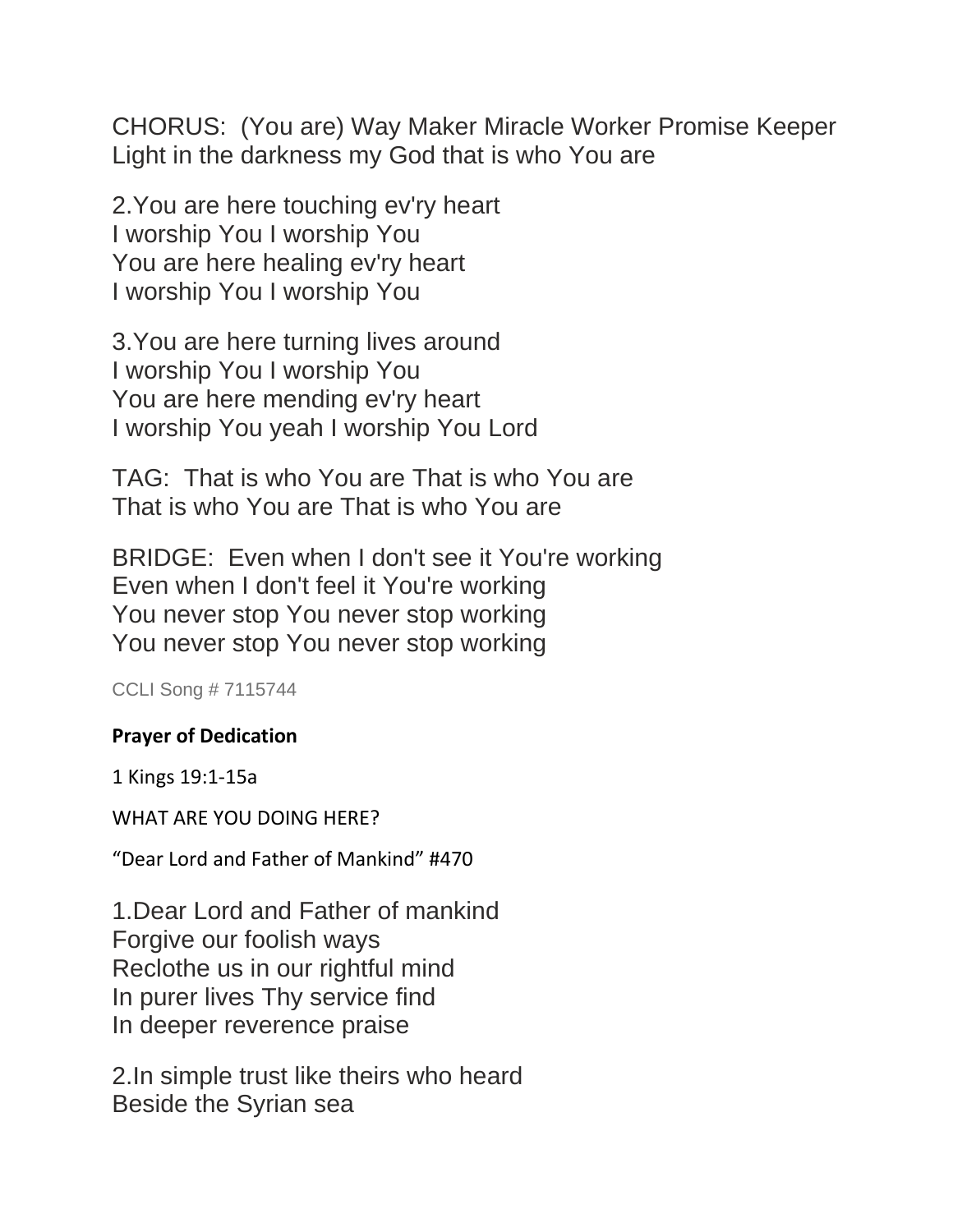The gracious calling of the Lord Let us like them without a word Rise up and follow Thee

3.O Sabbath rest by Galilee O calm of hills above Where Jesus knelt to share with Thee The silence of eternity Interpreted by love

4.Drop Thy still dews of quietness Till all our strivings cease Take from our souls the strain and stress And let our ordered lives confess The beauty of Thy peace

5.Breathe through the heats of our desire Thy coolness and Thy balm Let sense be dumb let flesh retire Speak through the earthquake wind and fire O still small voice of calm

CCLI Song # 2645544

## **Prayer of the People**

"Blessed Be Your Name" (3798438)

1.Blessed be Your name In the land that is plentiful Where Your streams of abundance flow Blessed be Your name

2.Blessed be Your name When I'm found in the desert place Though I walk through the wilderness Blessed be Your name